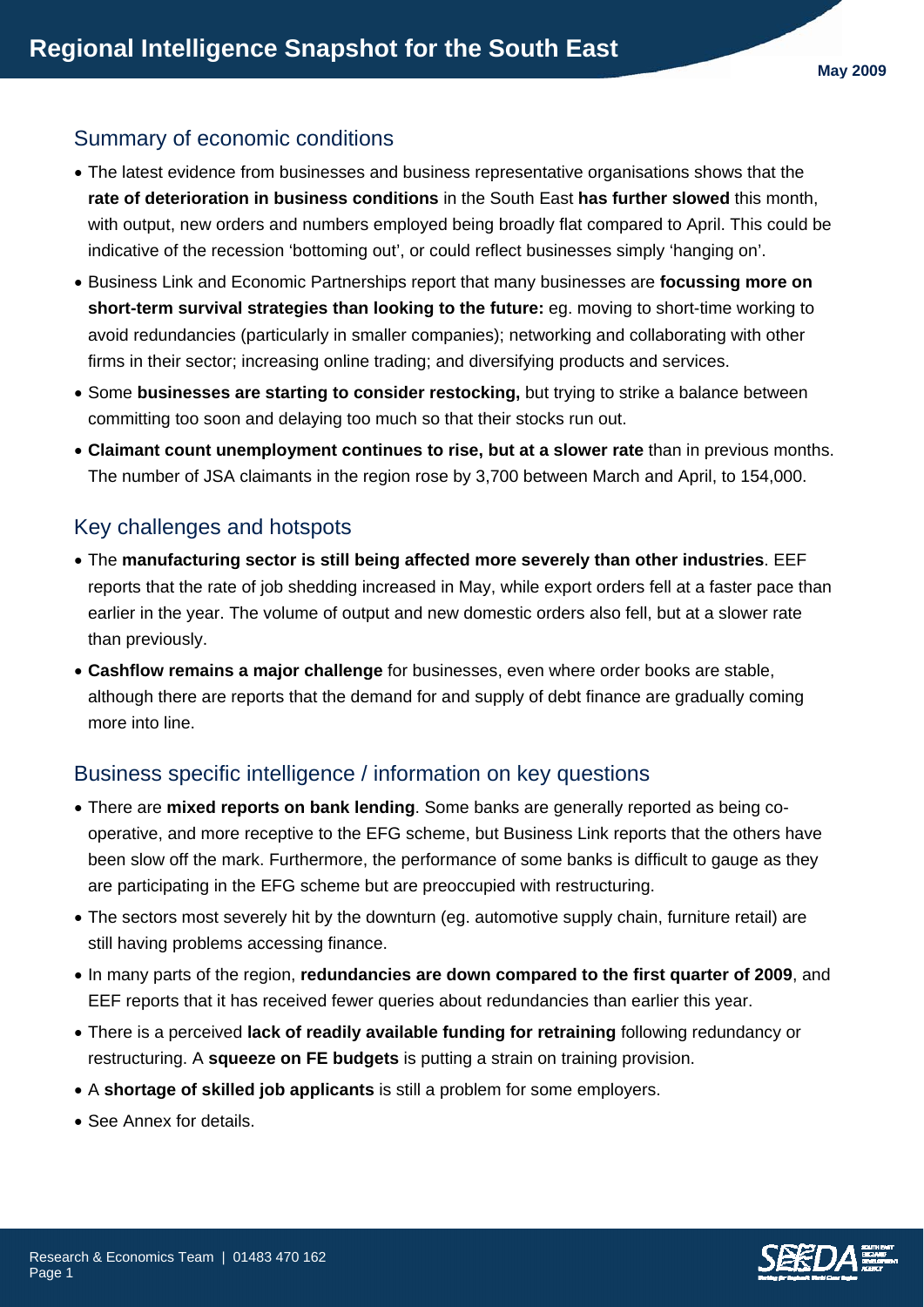## Sectoral Overview

The downturn continues to impact across a broad range of production and service activities. Business specific intelligence shows that companies' survival strategies have now led to a number of job transfers across the region.

**Manufacturing and engineering:** The manufacturing sector continues to face difficult trading conditions and businesses are experiencing mixed fortunes. EEF reports that exports were down in May for the majority of companies, and that further redundancies could not be avoided. Indeed, there is anecdotal evidence that some firms are continuing to cut temporary and contract staff, as well as reducing hours. Retaining specialist staff through the downturn is proving a challenge for many manufacturers. Accessing new markets and maintaining growth in a global marketplace is also a significant concern currently. On the positive side, however, some companies have benefited from the lower exchange rate – particularly in Milton Keynes, Oxfordshire and Buckinghamshire.

The **motor industry** reports a mixed picture in May. In general trading in the first few months of 2009 is down on the same period a year ago, but an improvement on the last quarter of 2008. Largely anecdotal evidence through Business Link shows that the scrappage scheme is generating interest but has not yet led to sales. Most interest has focused on the fuel efficient models rather than luxury cars. Some car retailers are reporting increased demand and staff retention as a result of the scheme's introduction, although some claim a lack of awareness that manufacturers are required to contribute half the £2,000 grant.

**BMW** is looking to recruit 250 temporary staff at its car plant in Cowley, in order to reinstate shifts following a rise in demand. **Mclaren** has unveiled plans to build a sports car factory next to its technology centre in Woking by 2011, with the creation of up to 800 jobs and **Rolls-Royce Motor Cars** is to create a further 150 jobs at its factory in West Sussex, in order to manufacture the new Ghost model. Slough based **Citroen** is to terminate 40 of its 200 car dealerships, as they have underperformed or have unsuitable locations. **Wyatt Motor Group** has gone into administration, casting doubt on the future of 46 jobs at Kia and Citroen dealerships in Winchester.

The decision to close **Vestas** on the Isle of Wight is having a significant negative impact on local supply chain industries. The Isle of Wight Council has approved plans for the multi-million pound expansion of the Vestas Technology wind turbine blades factory near Newport, which could create 200 jobs. **Parlex Europe** is to shed 44 of the 101 jobs at its flexible electrical circuits manufacturing business on the Isle of Wight. Meanwhile, Hampshire based **VT Group** is planning to shed approximately 300 jobs (UK wide) from its engineering support services business over the next year.

**Construction:** A moribund housing market and weak private sector investment continue to weigh heavily upon the construction industry. Revised April data shows that new project starts in the South East fell by a third compared to a year ago. This was mainly due to a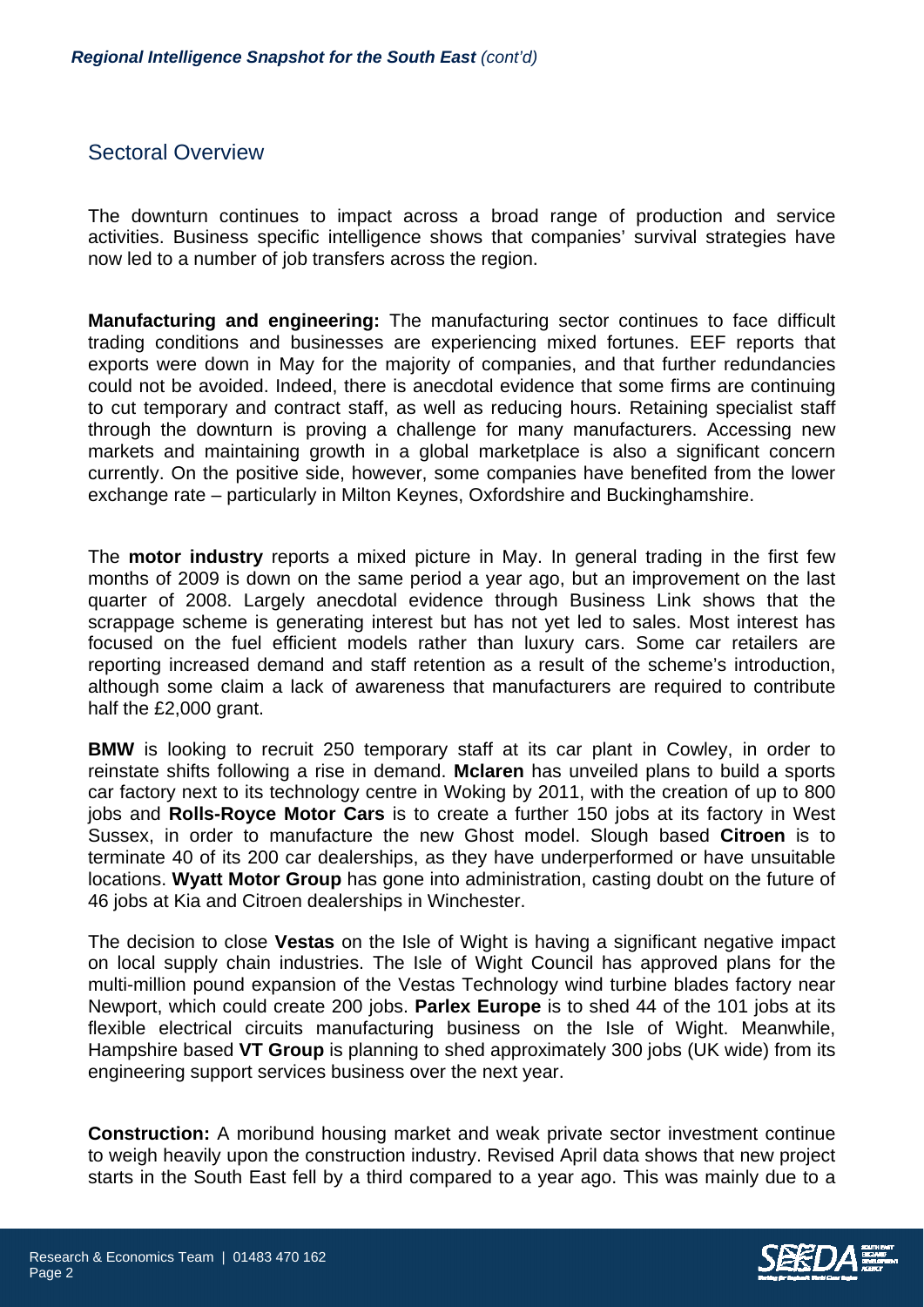halving in the number of housing schemes (both private and social housing schemes) and a sharp fall in non-residential projects. In contrast, the flow of civil engineering project start ups has picked up sharply since the start of the year, partially offsetting the decline in new building projects.

Despite signs that mortgage availability and uptake have begun to improve, market activity is still extremely weak, prompting developers to focus their efforts on building out and selling existing projects rather than opening up new sites. Developers are unable to make a profit as customers expect high discounts.

The lack of long term order bookings is making it difficult for construction companies to plan ahead. Business Link providers report some evidence of "trading down" as companies are taking on smaller jobs to keep going. Many companies are being forced to cut their prices to unsustainably low levels in order to compete for a smaller amount of work. Construction companies expect the upturn to be slow in coming, and many will then need to re-skill.

There are signs that the residential property market may be improving. One local solicitor in Milton Keynes reports conveyancing figures increasing month on month since January. In Surrey there is still a shortage of property coming to market. When good quality, reasonably priced properties are marketed they are selling quickly and relatively close to the asking price.

Some companies – in the civil engineering sector for example – are continuing to secure or create new jobs despite the current situation. **i20** the Hampshire-based (Chilworth Science Park) technology company, has raised £4.2m to roll out an innovative system to reduce water leaks. This is expected to create 200 jobs. **Trant Construction** is forming a joint venture with **Barhale** to maintain water pumping stations and pipes in Hampshire and West Sussex for Southern Water, with the transfer of 160 jobs to Havant.

**Retail**: Footfall is relatively subdued, with Brighton and Berkshire town centres reporting larger falls in footfall than the national average. Small independent shops are most under threat, and there have been some shop closures. The most high profile of these recently has been the Berkshire based retailer **Clinton Cards**, which has put its subsidiary chain of 223 Birthdays stores into administration, putting more than 2,000 jobs at risk. A further negative consequence of the recession has been an increase in shoplifting in some areas. In Bracknell Forest, for example, shoplifting has increased by 46% in the past year, according to new crime figures.

However, in some areas rental discounts are helping trading conditions. Home improvement stores are reportedly faring better as people choose to make improvements to their existing homes rather than move house. The use of online trading has significantly increased, causing some high street shops to suffer. In response to the negative affects on the retail sector, West Berkshire Council for example has announced free parking on market days in June and July.

Some retailers, such as discounters or pawnbrokers, are seeing increased business. Pawnbrokers are one of the winners of the recession. Berkshire based **Albemarle & Bond**

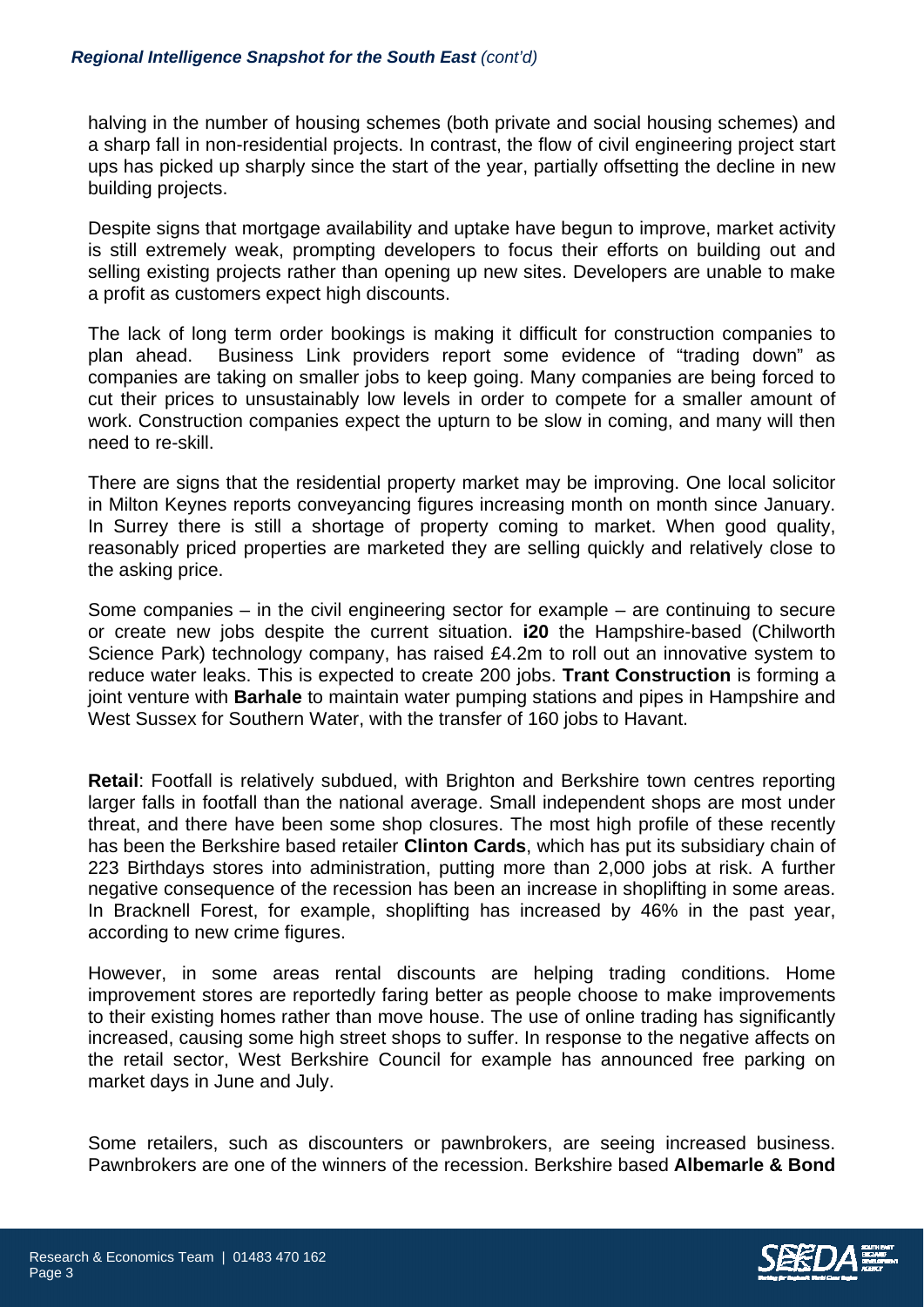is planning to open up to 50 pawnbroking outlets over the next three years, including the acquisition of independent stores. **Lidl** has unveiled plans to build a new distribution centre at Wade Park Farm near Southampton, which is estimated to create 200 jobs. Furthermore, as customers opt to 'grow their own' in the credit crunch, the future looks rosy for the gardening business. **Dobbies Garden Centres** announced record £1 million sales of its home-grown range this year. This marks an 82% rise in like-for-like sales yearon-year as shoppers look to save money and eat more healthily.

**Financial services**: Compared to the beginning of the recession there is relatively little news from the financial sector in May. **Legal and General** has confirmed that up to 300 full time and 260 part time and temporary jobs are to be lost (following the announcement of 450 redundancies less than 3 months ago). The firm's offices in Kingswood near Banstead (Surrey) and in Hove are expected to bear the brunt of the job losses. However, **HSBC** is to create 200 jobs at its Investment Service and Wealth Management Centre in Southampton over the next 12 months, in order to transfer work from Leamington Spa.

**Business services:** Across the business services sector, shrinking corporate budgets and a lack of consumer confidence are causing difficulties for firms in securing contracts, retaining staff and maintaining cashflow. In the IT sector, companies are struggling to win orders which will generate profit, as they are being forced into offering lower prices which are unsustainable. A number of companies may need to restructure in the near future. As an example, **Xploite**, a West Sussex based IT company, is to sell its Anix managed services division to ACS Business Process Solutions for £31m. The legal profession is seeing a large number of lay-offs, with many firms reportedly reducing their employees' working weeks to two or three days. Legal firms are expecting an increase in insolvency business this year.

**Leisure industry**: Business Link providers report that companies in the leisure industry are currently concentrating on tight margins and advertising to take advantage of UK holidays/days out. So far, local visitor attractions are seeing good visitor numbers for the time of year, although their success is highly weather dependent. Hotel and conference bookings in some areas are down on last year, but hotels in parts of Berkshire are starting to report strengthening in some markets. The corporate market is still the hardest hit but conference bookings seem to be on the increase, wedding bookings are coming in and leisure business is on the rise. In general the tourism industry is expecting a successful forthcoming season, helped by the weak pound encouraging European visitors, and an increasing number of Britons saving money and holidaying 'at home'.

There has been a range of positive news from the leisure sector this month. **Soldiers of Oxfordshire Trust** has secured a £1.5m donation to go towards the cost of building a £4m museum in Woodstock by 2011. **Mabledon** is looking into the possibility of transforming its Tudor revival country house in Kent into a 250-room five-star hotel. Hastings Borough Council has approved plans for the creation of the £4m Jerwood art gallery and the £5.5m redevelopment of the Stade area of the town, which will create up to 90 jobs. Meanwhile Kent brewer **Shepherd Neame** has bought 13 pubs from the UK's largest pub group, Punch Taverns, in a £14.9m deal. The Faversham based brewer, which has about 1,000 staff, said that the new pubs would strengthen its presence in Greater London and Surrey.

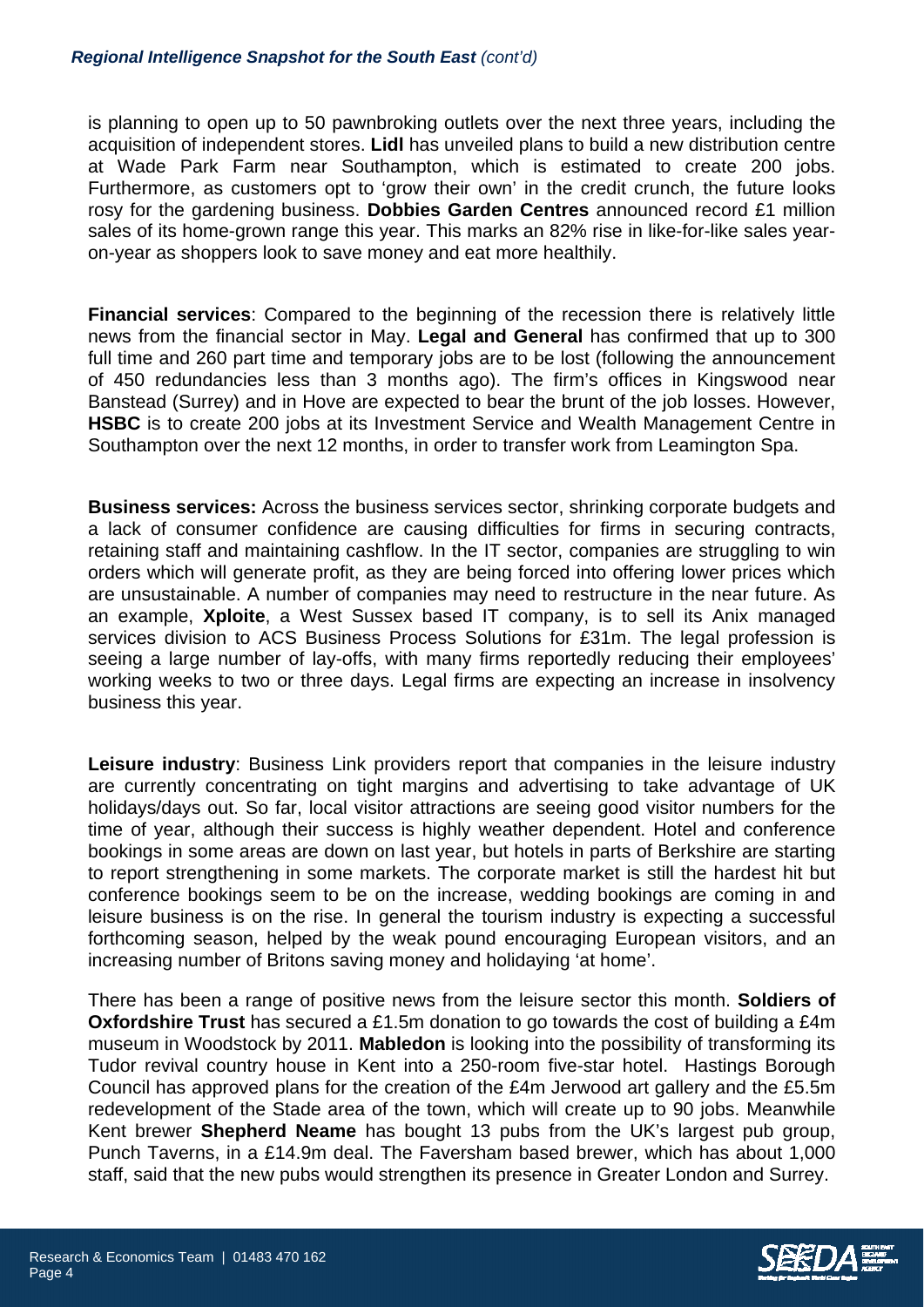**Health and Social care:** There is evidence of increased recruitment and retention in the care sector, as people made redundant from other industries are seeking alternative employment. Many more UK workers are now expressing an interest in working in the care sector, which marks a change from the recent past when the sector relied extensively on migrant labour. However, there is a shortage of trained nurses as many of them choose to work in the NHS in search of better terms of employment, while enquiries from overseas nurses have dried up due to new work permit rules. Meanwhile, many care services charities are starting to struggle as their income is reduced and fee increases are being scrapped. In the health sector, good news was reported by **Injury Care Clinics** in Fareham, which is set for significant growth after securing funding from the Co-operative Bank. As a result approximately 30 jobs will be created.

**Printing:** This sector is feeling the effects of the curb on marketing activities as businesses try to cut costs. **Wyndeham Press Group** is planning to shed about 30 of the 96 jobs at its Wyndeham Grange printing site in West Sussex. Berkshire based Yellow Pages owner **Yell** has seen annual revenues from its UK printed directories slump nearly 11% as a result of the economic downturn. However, **Lime PM**, the Aldershot based printing firm, has been sold out of administration to Synergy Print Management, saving eight jobs.

**Creative industries:** Businesses are increasing their level of collaboration in response to an increasingly competitive trading environment. Some sub-sectors of the creative industries are benefiting from the current conditions, such as web design companies who are seeing an increase in business as companies are looking to expand or improve their online presence. **G-Forces**, a web management company based in Bearsted, has seen strong growth over the last six months. Fifteen new staff have joined the company in the last three months and it is now the largest web management company in Kent.

**Transport and communication:** There are some positive signs in the transport sector this month: Dover Port's operating profits rose last year, despite the economic downturn. Revenue increased by more than 5% and there was a record number of cruise ship visits, but the freight volumes fell by 2.4%. **LD Lines** (Dover) is planning to introduce high-speed catamaran sailings between Dover and Boulogne from the end of May. Approximately 80 crew jobs and 80 shore-side jobs could be created. Southampton-based freight firm **Meachers Group** is expanding its fleet by one-third after winning its largest-ever contract. The company has invested £2.5 million in 38 new tractor units and 40 trailers after signing a national delivery deal with Finnish Packaging Company, Huhtamaki. Meanwhile, **Hampshire County Council** has secured government funding for the development of a £20m high speed bus route though Gosport and Fareham. However, the Berkshire based transport giant **FirstGroup** has seen annual profits at its UK rail division fall by 21% in the wake of the credit crunch. **Reading Buses** has said it may have to make some of its drivers redundant after a dramatic drop in the number of fare-paying passengers. Takings are down by £100,000 a month - a 14% drop, the firm said. Up to 25 driving jobs are threatened as part of a recovery plan, which also includes cutting services over the summer and putting up fares in October.

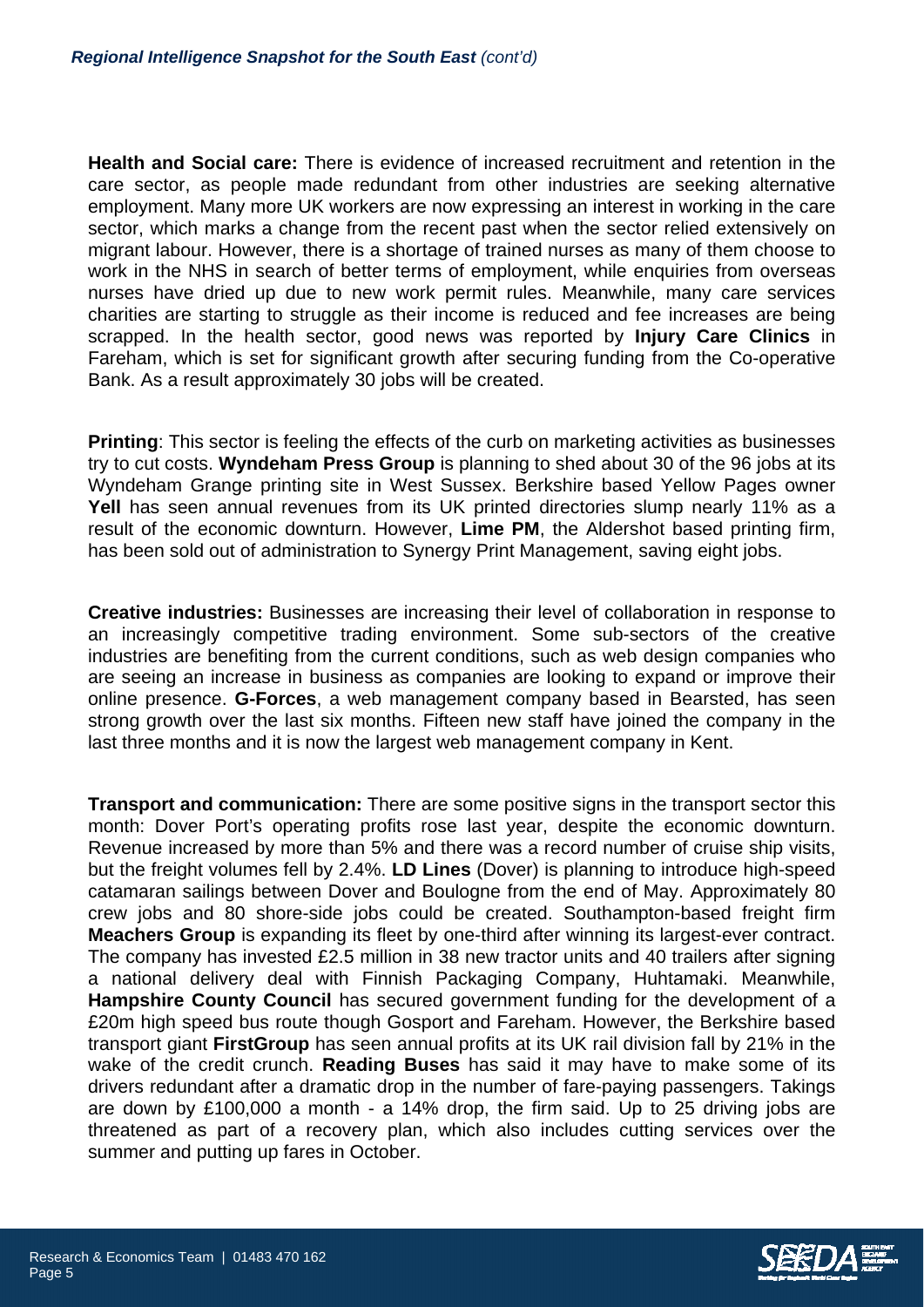There are further jobs at risk in the transport and communications sector. **BT** has said it will cut about 15,000 jobs this year, mostly in the UK, and has reported an annual loss of £134 million. The firm also said it had cut 15,000 jobs in the past year, which was 5,000 more than expected. **Vodafone** (Berkshire) is speeding up its cost-cutting programme, raising fears of more job losses, after the company saw annual profits more than halve to £4.2 billion partly because it slashed the value of its struggling Spanish and Turkish businesses. In February, the company axed 500 British jobs, about 5% of its UK workforce.

**Agriculture / Rural:** Reports from Kent Economic Board suggest that the agricultural sector is benefiting from reduced input costs, but horticulturalists are seeing increasing staff costs. There is reportedly now real evidence that activity at the bottom end of the rural property market is starting to increase, and demand for commercial property is holding up.

**Marine**/**renewables**: Marine specialist **EMU** has started work on its plans to double the size of its Durley (near Southampton) HQ. The firm is to add a further 3,000 sq ft to accommodate its increasing workforce. The company currently employs 80 people and evaluates sites in the UK and Europe for the development of offshore renewable generation.

News International is shutting its subsidiary Convoys, a forest products importer and warehousing business, based at Chatham Docks. The firm has been up for sale for about six months. A port source said that the industry had been badly affected by the economic downturn. Around 42 jobs will be lost.

**Charities:** Advice charities such as the CAB have received some additional funding recently to help them cope with growing demand for their services, but there is concern about the possibility of substantial public sector funding cuts next year. Charities with investments are seeing the same loss of income as other sectors. Although legacies and donations have not yet fallen markedly, surveys suggest that these will drop next year, causing some charities to postpone investment. There is a risk that the closure of charities could lead to unsustainable demand for statutory services.

**Redundancy Notifications:** According to HR1 data, the level of redundancy notifications in the South East in May increased marginally faster than in April. There were some 2,500 redundancy notifications in the South East in May against 2,[1](#page-5-0)00 in April 2009.<sup>1</sup>

<span id="page-5-0"></span> $1$  Note that this data only captures redundancies of more than 20 employees; some of the job losses are not scheduled to take place until later in 2009; and in some cases the redundancies are happening in another region but are registered in the South East because it is home to the company's headquarters.



 $\overline{\phantom{a}}$